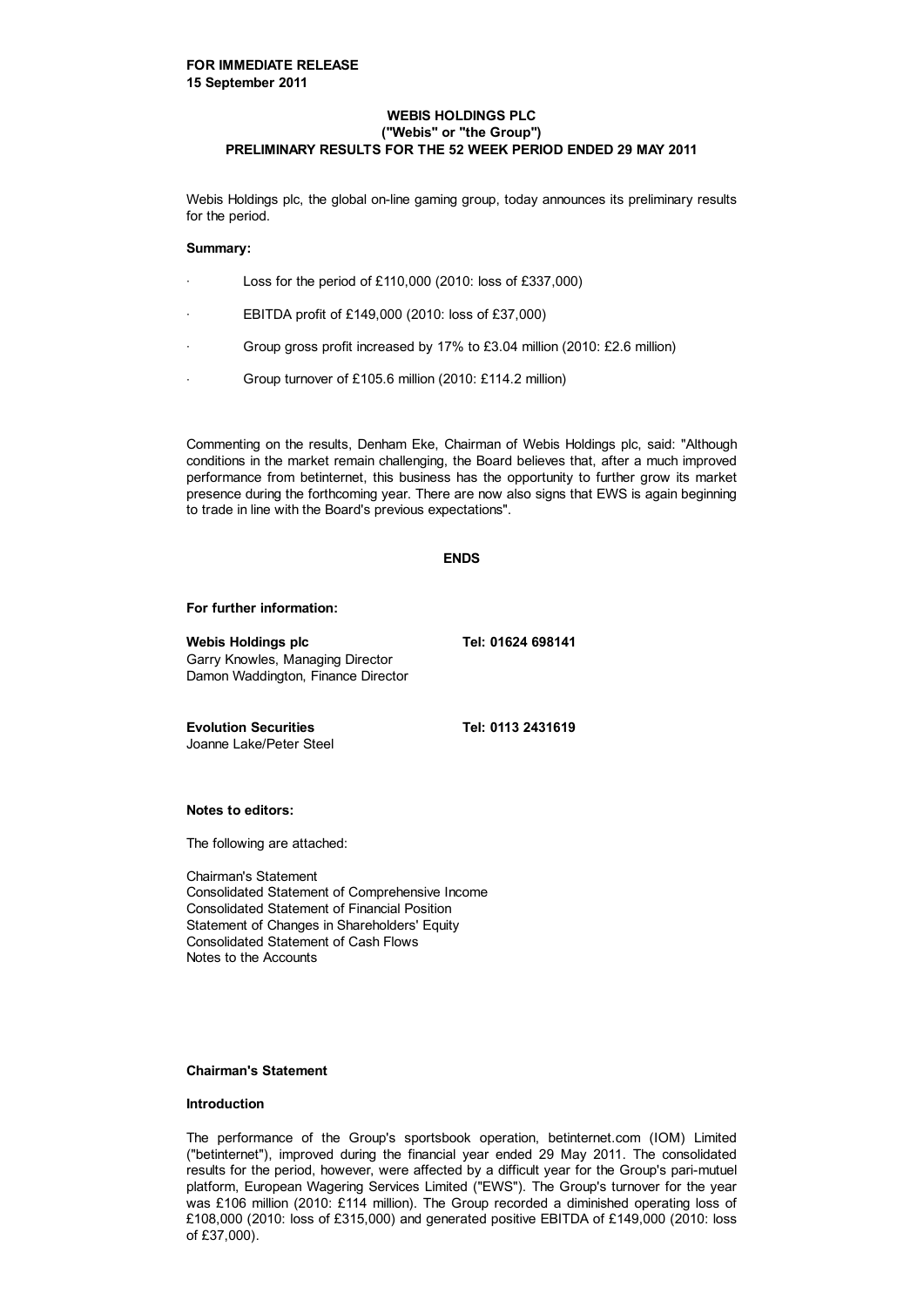### **EWS**

In August 2010, EWS acquired a United States pari-mutuel hub, WatchandWager.com LLC, licenced with the North Dakota Racing Commission. In line with our US expansion strategy, we also established a permanent sales and marketing operation in the San Francisco Bay area during the year.

EWS encountered difficulties during the second half of the year in establishing a long-term payment solution for its online and telephone operations. This hindered our ability to accept and return customer funds via our link2bet.com website. Most payment processors and banks have been cautious with regard to the provision of services and the few that have done so have proven to be inconsistent and expensive.

This issue particularly affected the betting turnover of our higher margin 'leisure players'. As a result, whilst turnover only fell slightly by 3% to £34 million (2010: £35 million), gross profit reduced to £1,179,000 (2010: £1,446,000). Our reported performance was also impacted by an adverse movement in the US Dollar during the year and, together with additional customer payment and receipt processing costs, the business recorded an operating loss of £102,000 (2010: profit of £464,000).

EWS acted quickly to implement temporary payment solutions for our clients and a number of these are now in place. The Board anticipates the establishment of a permanent more robust solution in the coming weeks.

# **betinternet**

betinternet's fixed odds business continued our positive trading performance during the first half into the second half of the year. The 'In-Play' product offering was further enhanced during the year and this, along with last summer's World Cup finals, was key to generating increased turnover at a much improved margin for this area of our business.

Better bonus control and the improved fixed-odds margin impacted on our casino and games activities during the second half. As a result, casino and games' annual turnover fell, the primary reason for generating lower turnover of £71.427 million (2010: £79.202 million). Despite this decrease, gross profit increased to £1,861,000 (2010: £1,171,000) following the improved performance of the fixed odds business. The business recorded a pre-tax profit of £1,000 (2010: loss of £778,000).

To address the lower activity in casino and games, we have refreshed our casino offering with an improved turnkey solution from a well-established games provider. During the final quarter of the financial year, we also launched a new games suite.

The sportsbook business has shown encouraging signs of progress. In particular, the Board believes that there are further growth opportunities for the fixed odds business, especially from 'In-Play' betting, where we implemented additional website enhancements to improve the user experience prior to the start of the current European football season.

#### **Overview of Group Results**

Group turnover for the full period to 29 May 2011 was £106 million (2010: £114 million) and gross profit increased by 16% to £3.04 million (2010: £2.62 million). Gross margin improved to 2.9% (2010: 2.3%).

The Group recorded a profit before interest, tax, depreciation and amortisation of £149,000 (2010: loss of £37,000) and an operating loss of £108,000 (2010: loss of £315,000).

Operating expenses increased by 9% compared with last year to £2,891,000 (2010: £2,655,000), primarily due to increased operating costs on the EWS operation as a result of the exchange loss, payment processing costs and costs of establishing a presence in the United States. betinternet's operating costs reduced during the year.

#### **Funding**

In February 2011, the Group's largest shareholder, Burnbrae Limited, exercised an option to convert its loan note of £300,000 together with interest thereon into 23,344,977 new ordinary shares of 1 penny each.

In July 2011, in order to comply with new legislation introduced in the Isle of Man requiring gaming companies to hold sufficient funds to cover all potential customer liabilities, the Group deposited £1,130,000 in designated client accounts, funded via a short term overdraft facility from Burnbrae Limited on normal commercial terms.

#### **Strategy, current trading and outlook**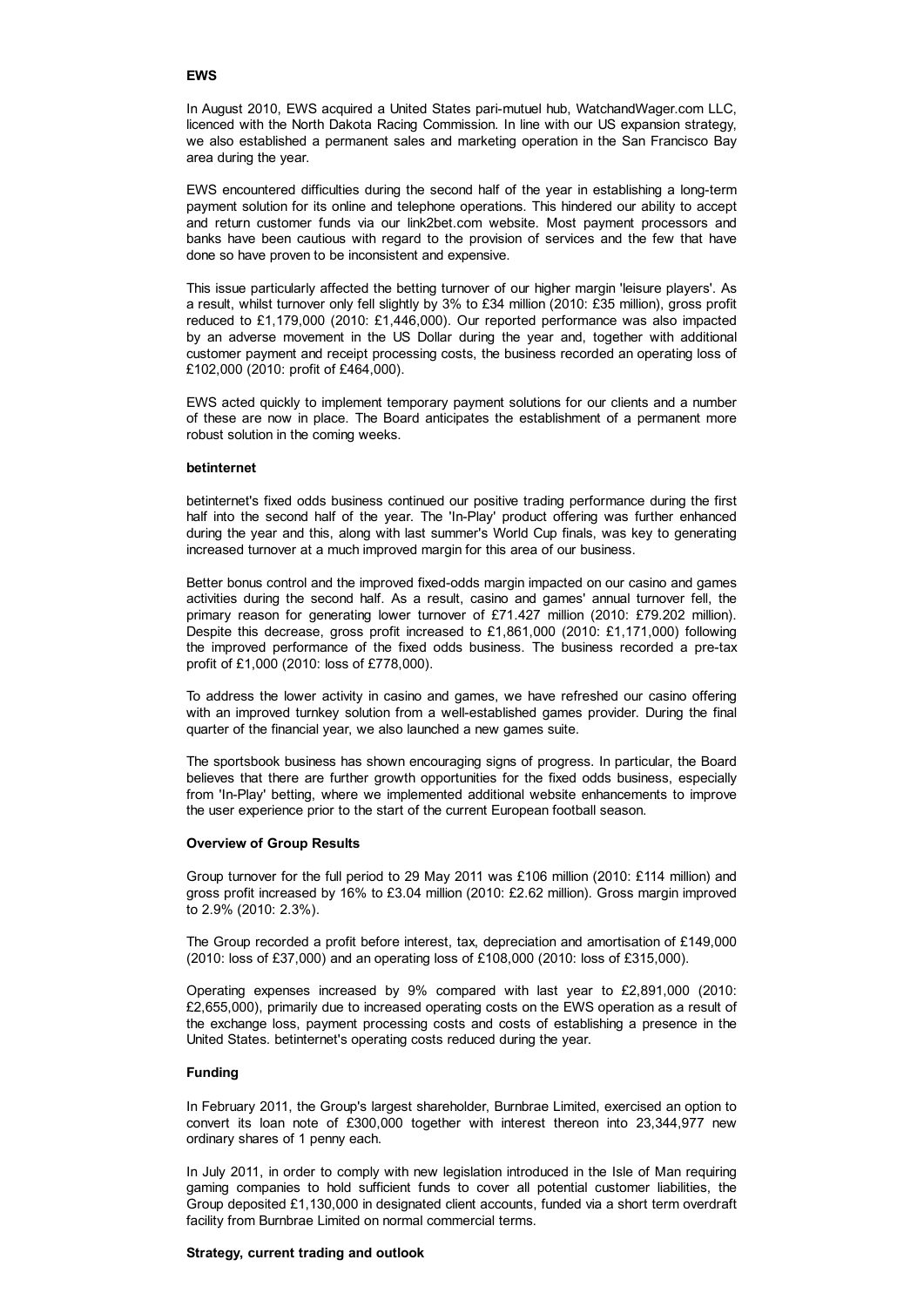### **Strategy, current trading and outlook**

Our EWS US development plan commenced with the outsourced migration of its Hub operations from the Isle of Man to a contracted service provider in Maryland, a project which was completed in June 2011. This move is likely to result in greater access to international content for our player base at reduced cost. The Board has also commissioned the Thoroughbred Racing Protective Bureau (TRPB) in the US to update its report on EWS, with particular emphasis on its US operations. Compliance with the TRPB is now a requirement of most US thoroughbred tracks and track groups. This report is due to be issued to member tracks by the end of this year at the latest. Concurrent with these developments, the Board also expects to further progress its web development and marketing plans in the US over the coming months.

The Board is of the opinion that, once a robust cost-effective payment processing solution has been established, EWS will be suitably positioned to develop our aggressive sales and marketing strategy and increase the level of racing content. In this respect, our business plan for EWS remains unchanged going into the new financial year. There are now also signs that EWS is again beginning to trade in line with the Board's previous expectations.

betinternet has continued to trade in line with the Board's expectations through the first quarter of the new financial year. The increase in fixed odds turnover achieved during the latter part of the last financial year has been sustained into the summer. We have benefited from the addition of new content, as we continue to utilise and integrate third party data feeds without the need for additional personnel. The casino and games turnover and margin has also improved steadily during the first quarter, with the live dealer casino product in particular showing strong revenue over the summer months.

Although conditions in the market remain challenging, the Board believes that, after a much improved performance from betinternet, this business has the opportunity to further grow its market presence during the forthcoming year.

**Denham Eke Chairman**

### **Webis Holdings plc Consolidated Statement of Comprehensive Income for the Period ended 29 May 2011**

|                                                                                               | <b>Note</b> | 2011<br>£000 | 2010<br>£000              |
|-----------------------------------------------------------------------------------------------|-------------|--------------|---------------------------|
| <b>Turnover</b>                                                                               | 2           |              | 105,546 114,167           |
| Cost of sales                                                                                 |             |              | $(102, 470)$ $(111, 519)$ |
| Betting duty paid                                                                             |             |              | (36)<br>(30)              |
| <b>Gross Profit</b>                                                                           |             | 3,040        | 2,618                     |
| Administration expenses                                                                       |             |              | $(2,891)$ $(2,655)$       |
| Earnings before interest, tax, depreciation and amortisation<br>Depreciation and amortisation |             | 149<br>(248) | (37)<br>(255)             |
| Share-based payment costs                                                                     | 3           | (9)          | (23)                      |
| <b>Total operating loss</b>                                                                   |             | (108)        | (315)                     |
| Net finance costs                                                                             | 4           | (2)          | (22)                      |
| Taxation                                                                                      | 5           |              |                           |
| Total comprehensive loss for the period<br>attributable to owners                             |             | (110)        | (337)                     |
| Basic and diluted loss per share (pence)                                                      |             | (0.05)       | (0.16)                    |
|                                                                                               |             |              |                           |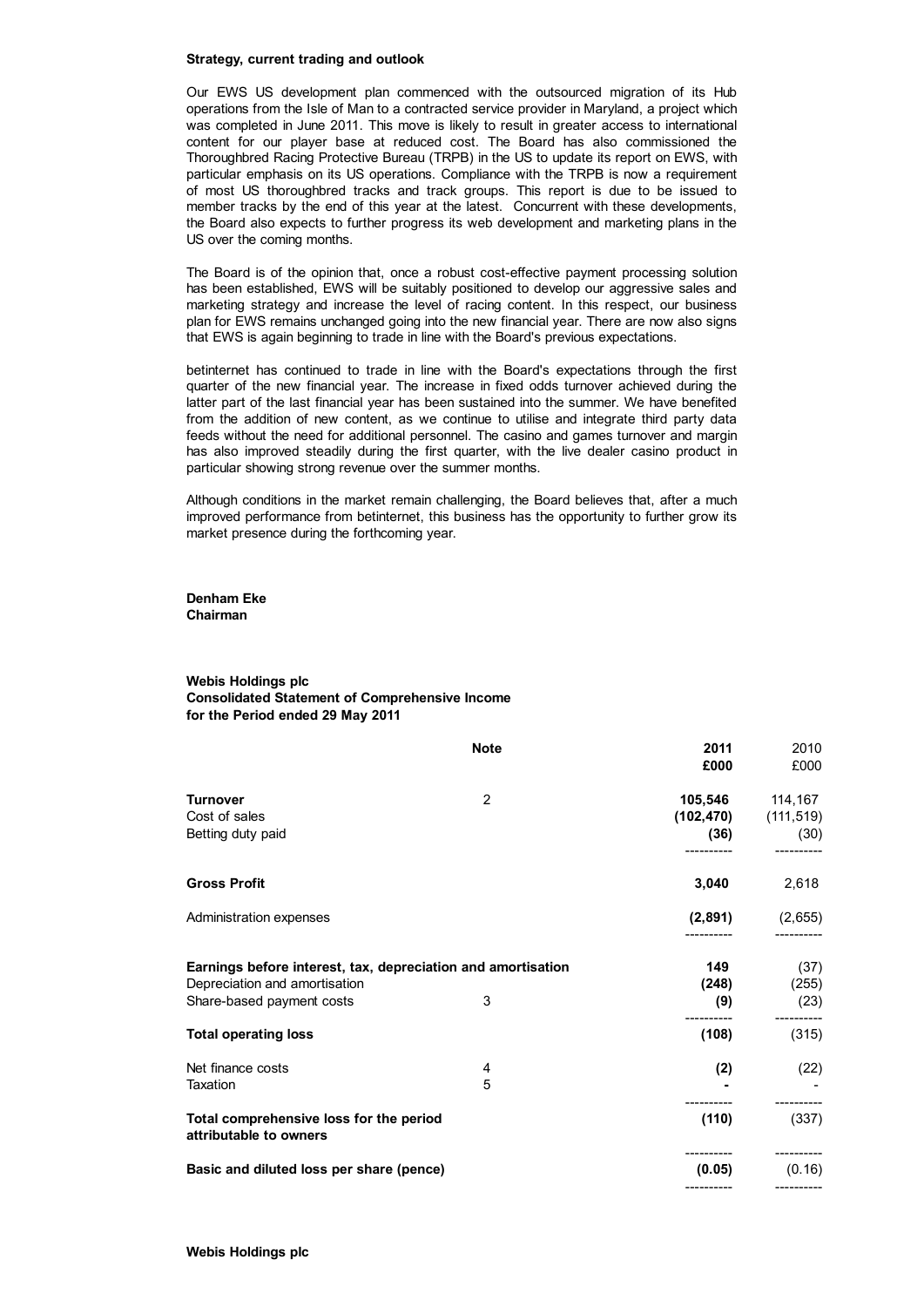# **Webis Holdings plc Consolidated Statement of Financial Position As at 29 May 2011**

|                                   | <b>Note</b> | 2011<br>£000          | 2010<br>£000 |
|-----------------------------------|-------------|-----------------------|--------------|
| <b>Non-current assets</b>         |             |                       |              |
| Intangible assets - goodwill      | 7           | 111                   | 43           |
| Intangible assets - other         | 8           | 231                   | 311          |
| Property and equipment            | 9           | 34                    | 75           |
| <b>Total non-current assets</b>   |             | 376                   | 429          |
| <b>Current assets</b>             |             |                       |              |
| Trade and other receivables       |             | 838                   | 834          |
| Cash and cash equivalents         |             | 1,470                 | 999          |
| <b>Total current assets</b>       |             | 2,308                 | 1,833        |
| <b>Current liabilities</b>        |             |                       |              |
| Bank overdraft                    |             |                       | (295)        |
| Trade and other payables          |             | (2,049)               | (1, 287)     |
| Convertible loan notes            |             |                       | (300)        |
| <b>Total current liabilities</b>  |             | (2,049)               | (1,882)      |
|                                   |             |                       | ----------   |
| <b>Net assets</b>                 |             | 635                   | 380          |
| Shareholders' equity              |             |                       |              |
| Called up share capital           |             |                       | 2,302 2,068  |
| Share premium account             |             | 10,049                | 9,927        |
| Share option reserve              |             | 116                   | 107          |
| Profit and loss account           |             | $(11,832)$ $(11,722)$ |              |
|                                   |             |                       |              |
| <b>Total shareholders' equity</b> |             | 635                   | 380          |
|                                   |             |                       |              |

# **Webis Holdings plc Statement of Changes in Shareholders' Equity for the Period ended 29 May 2011**

|                                                                            | Called<br>up<br>share<br>capital<br>£000 | <b>Share</b><br>premium<br>£000 | <b>Share</b><br>option<br>reserve<br>£000 | <b>Retained</b><br>earnings<br>£000 | Total<br>shareholders'<br>equity<br>£000 |
|----------------------------------------------------------------------------|------------------------------------------|---------------------------------|-------------------------------------------|-------------------------------------|------------------------------------------|
| Balance as at 31 May 2009                                                  | 2,068                                    | 9,927                           | 84                                        | (11, 385)                           | 694                                      |
| Total Comprehensive loss for the period                                    |                                          |                                 |                                           | (337)                               | (337)                                    |
| <b>Transactions with owners</b>                                            |                                          |                                 |                                           |                                     |                                          |
| Share-based payment expense                                                |                                          |                                 | 23                                        |                                     | 23                                       |
| Balance as at 30 May 2010                                                  | 2.068                                    | 9.927                           | 107                                       | (11, 722)                           | 380                                      |
| Total Comprehensive loss for the period<br><b>Transactions with owners</b> |                                          |                                 |                                           | (110)                               | (110)                                    |
| Arising on shares issued in the year                                       | 234                                      | 122                             |                                           |                                     | 356                                      |
| Share-based payment expense                                                |                                          |                                 | 9                                         |                                     | 9                                        |
|                                                                            |                                          |                                 |                                           |                                     |                                          |
| Balance as at 29 May 2011                                                  | 2,302                                    | 10,049                          | 116                                       | (11, 832)                           | 635                                      |
|                                                                            |                                          |                                 |                                           |                                     |                                          |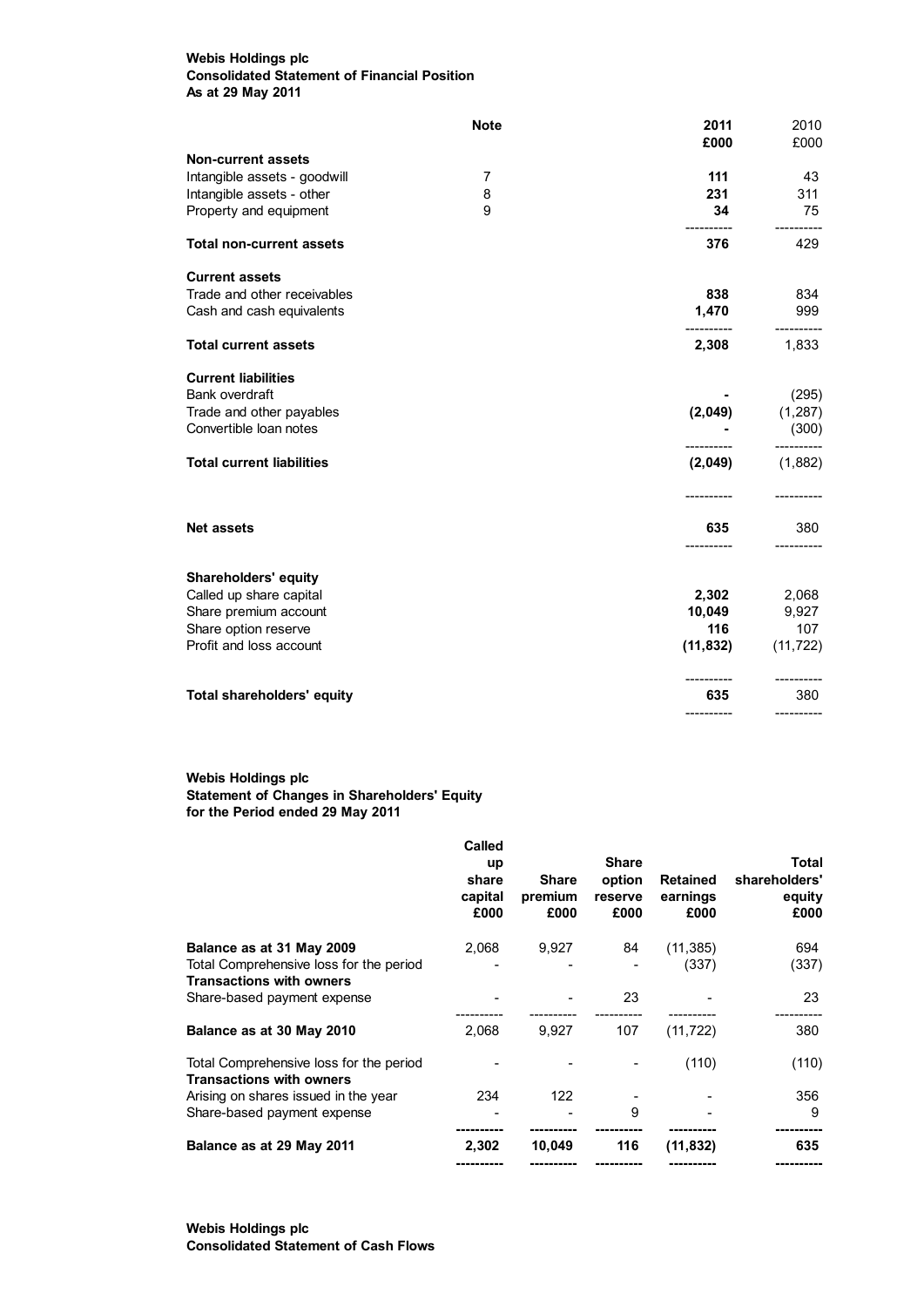### **Consolidated Statement of Cash Flows for the Period ended 29 May 2011**

|                                                                                                                           | 2011<br>£000             | 2010<br>£000                 |
|---------------------------------------------------------------------------------------------------------------------------|--------------------------|------------------------------|
| Net cash inflow (outflow) from operating activities                                                                       | 607                      | (335)                        |
| Cash flows from investing activities<br>Interest received                                                                 |                          |                              |
| Purchase of intangible assets<br>Purchase of property, plant and equipment                                                | (183)<br>(12)            | (211)<br>(25)                |
| Net cash outflow from investing activities                                                                                | (195)                    | (236)                        |
| Cash flows from financing activities                                                                                      |                          |                              |
| Interest paid<br>Issue of equity shares                                                                                   | (2)<br>356               | (22)                         |
| Net cash inflow (outflow) from financing<br>activities                                                                    | 354                      | (22)                         |
| Net increase / (decrease) in cash and cash equivalents<br>Cash and cash equivalents at beginning of period                | 766<br>704<br>---------- | (593)<br>1,297<br>---------- |
| Net cash and cash equivalents at end of period                                                                            | 1,470<br>-----------     | 704                          |
| Cash and cash equivalents comprise<br>Cash and deposits<br><b>Bank overdraft</b>                                          | 1,470<br>-----------     | 999<br>(295)<br>----------   |
|                                                                                                                           | 1,470                    | 704                          |
| Cash generated from operations<br>Loss from operations<br>Adjusted for:                                                   | ----------<br>(108)      | (315)                        |
| Depreciation and amortisation<br>Share-based payment cost<br>Increase in receivables<br>Increase / (decrease) in payables | 248<br>9<br>(4)<br>462   | 255<br>23<br>(121)<br>(177)  |
| Net cash inflow / (outflow) from operating activities                                                                     | 607                      | (335)                        |
|                                                                                                                           |                          |                              |

### **Webis Holdings plc Notes to the Consolidated Financial Statements For the Period ended 29 May 2011**

## **1 Reporting entity**

Webis Holdings plc is a company domiciled in the Isle of Man. The address of the Company's registered office is Viking House, Nelson Street, Douglas, Isle of Man, IM1 2AH.

The Group's consolidated financial statements as at and for the period ended 29 May 2011 consolidate those of the Company and its subsidiaries (together referred to as "the Group").

The preliminary announcement does not constitute the Group's statutory financial statements. It is an extract from the financial statements for the period ended 29 May 2011 which have not yet been filed.

# **1.1 Basis of preparation**

## **(a) Statement of compliance**

The financial information included in this announcement has been extracted from the Group's consolidated financial statements prepared in accordance with International Financial Reporting Standards ("IFRS") and its interpretations adopted by the International Accounting Standards Board ("IASB").

### **(b) Basis of measurement and functional currency**

The Group consolidated financial statements are presented in Pounds Sterling, rounded to the nearest thousand. They are prepared under the historical cost convention except where assets and liabilities are required to be stated at their fair value.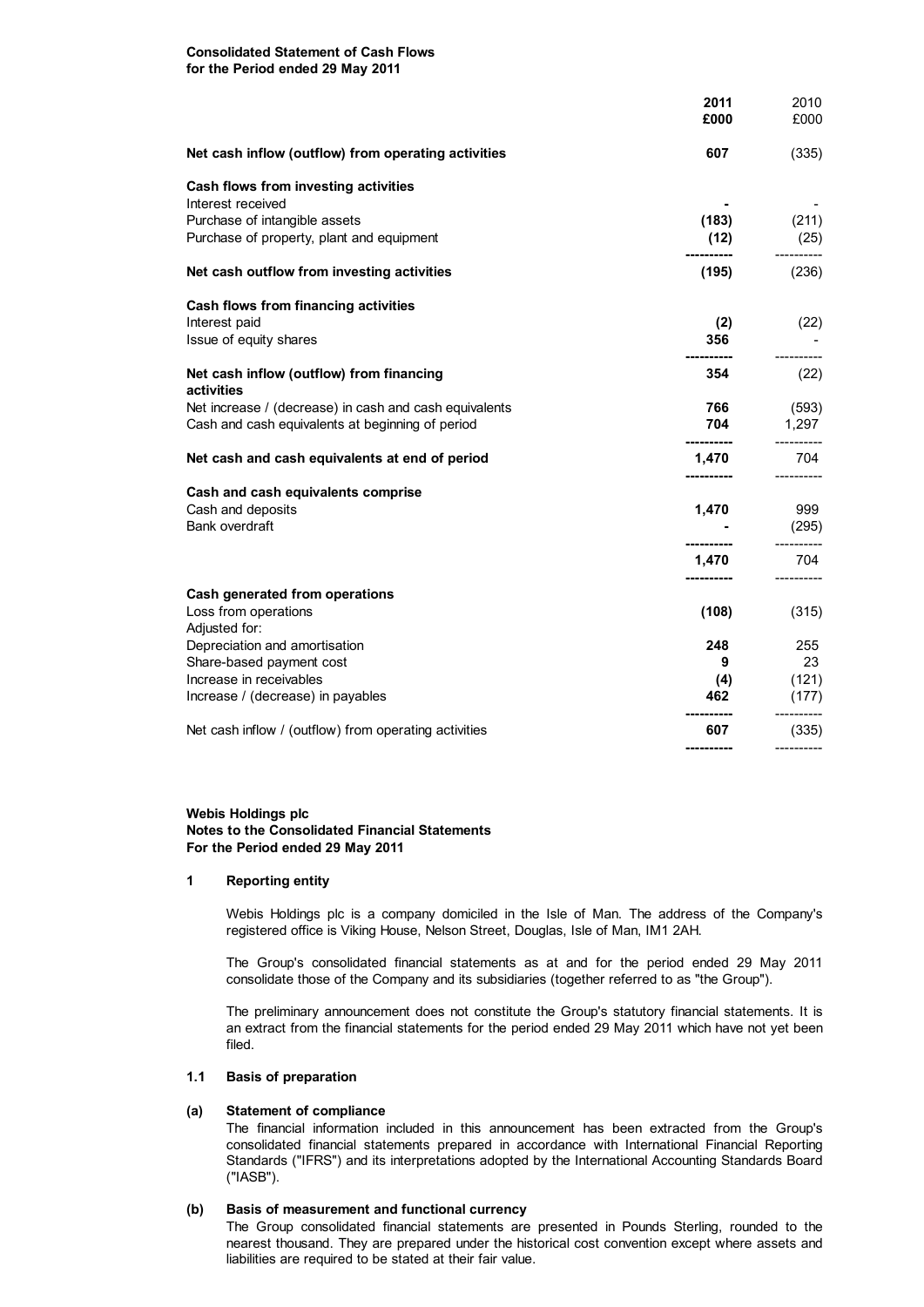nearest thousand. They are prepared under the historical cost convention except where assets and liabilities are required to be stated at their fair value.

### **(c) Use of estimates and judgement**

The preparation of Group financial statements in conformity with IFRS requires management to make judgements, estimates and assumptions that affect the application of policies and reported amounts of assets and liabilities, income and expenses. Although these estimates are based on management's best knowledge and experience of current events and expected economic conditions, actual results may differ from these estimates.

The directors believe the assumptions used in the model to calculate the fair value of the share based payments are the most appropriate for the Group.

The accounting policies set out below have been applied consistently to all periods presented in these consolidated financial statements.

### **2 Segmental Analysis Period ended 29 May 2011**

|   |                            |                         | 2011<br>£000                     | 2010<br>£000          |
|---|----------------------------|-------------------------|----------------------------------|-----------------------|
|   | <b>Turnover</b>            |                         |                                  |                       |
|   | Sportsbook                 | <b>Asia Pacific</b>     | 57,863                           | 54,476                |
|   |                            | <b>UK &amp; Ireland</b> | 8,692                            | 13,656                |
|   |                            | <b>Europe</b>           | 4,070                            | 9,738                 |
|   |                            | Rest of the World       | 802                              | 1,332                 |
|   | Pari-mutuel                | <b>United States</b>    | 17,694                           | 18,788                |
|   |                            | Caribbean               | 13,912                           | 16,177                |
|   |                            | <b>Australia</b>        | 2,513<br>----------              | -----------           |
|   |                            |                         | 105,546<br>----------            | 114,167<br>---------- |
|   | Profit / (loss) before tax |                         |                                  |                       |
|   | Sportsbook                 |                         | 1                                | (778)                 |
|   | Pari-mutuel                |                         | (102)                            | 464                   |
|   | Group                      |                         | (9)<br>-----------               | (23)<br>----------    |
|   |                            |                         | (110)<br>----------              | (337)<br>----------   |
|   | <b>Net assets</b>          |                         |                                  |                       |
|   | Sportsbook                 |                         | (756)                            | (757)                 |
|   | Pari-mutuel                |                         | 1,477                            | 1,579                 |
|   | Group                      |                         | (86)                             | (442)                 |
|   |                            |                         | -----------<br>635<br>---------- | 380                   |
| 3 | Share-based payment costs  |                         |                                  |                       |
|   |                            |                         | 2011                             | 2010                  |
|   |                            |                         | £000                             | £000                  |
|   | Share options              |                         | 9                                | 23                    |
|   |                            |                         | -----------                      | ----------            |

### **4 Net finance costs**

|                          | 2011           | 2010 |
|--------------------------|----------------|------|
|                          | £000           | £000 |
| Bank interest receivable | $\blacksquare$ |      |
|                          |                |      |
|                          | $\blacksquare$ |      |
|                          |                |      |
| Bank interest payable    | (5)            | (4)  |

**9** 23 **----------** ----------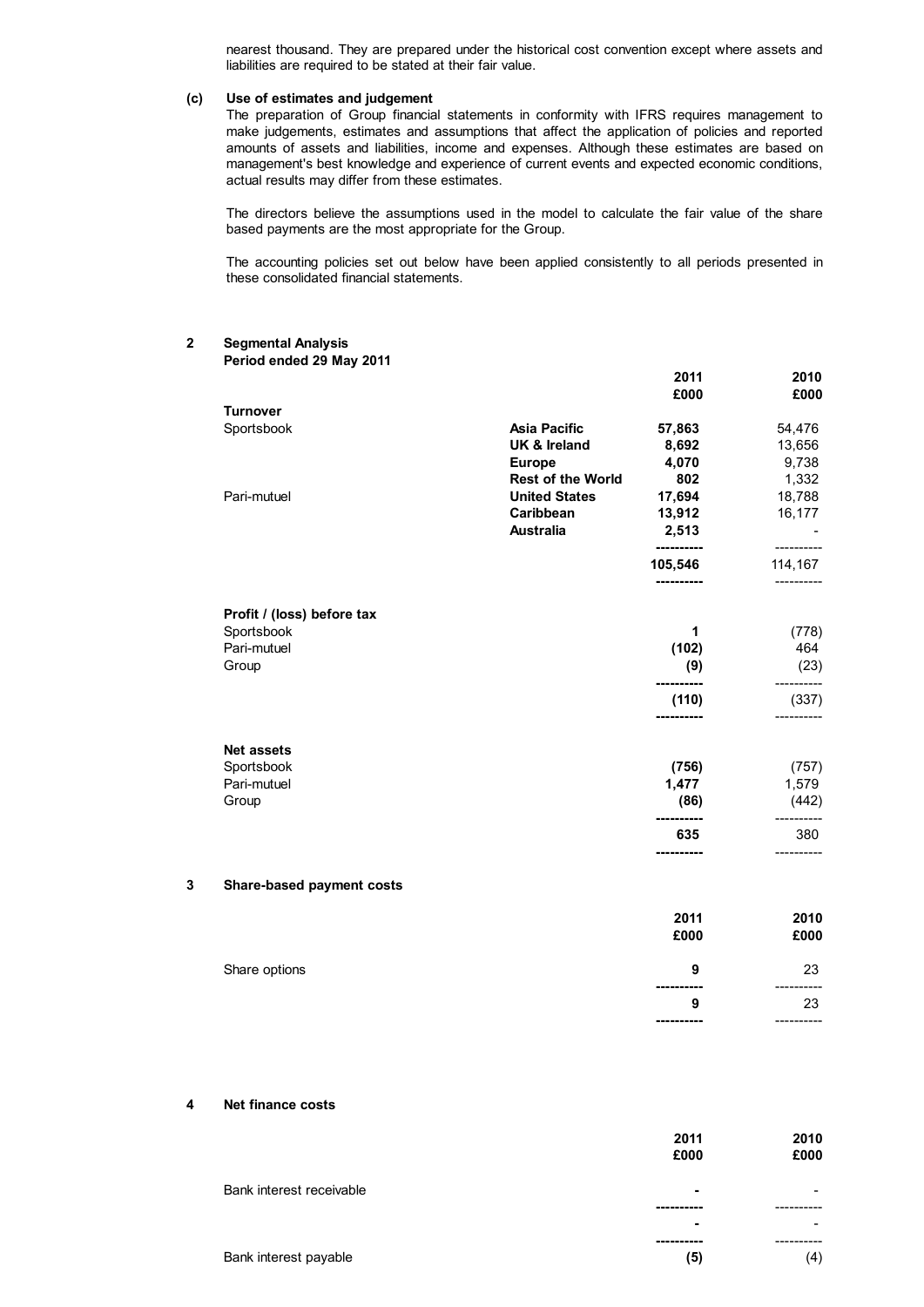| Bank interest payable<br>Loan interest payable | (5)<br>3 | (4)<br>(18) |
|------------------------------------------------|----------|-------------|
|                                                |          |             |
|                                                | (2)      | (22)        |
|                                                |          |             |
| Net finance costs                              | (2)      | (22)        |
|                                                |          |             |

# **5 Taxation**

No provision for taxation is required for either the current or previous periods, due to the zero per cent corporate tax regime in the Isle of Man. Unprovided deferred tax was £Nil (2010: £Nil).

## **6 Earnings per ordinary share**

The calculation of the basic earnings per share is based on the earnings attributable to ordinary shareholders divided by the weighted average number of shares in issue during the period.

The calculation of the diluted earnings per share is based on the basic earnings per share, adjusted to allow for the issue of shares, on the assumed conversion of all dilutive share options.

An adjustment for the dilutive effect of share options and convertible debt in the previous period has not been reflected in the calculation of the diluted loss per share, as the effect would have been anti-dilutive.

|                                                                                          | 2011<br>£000                 | 2010<br>£000               |
|------------------------------------------------------------------------------------------|------------------------------|----------------------------|
| Loss for the period                                                                      | (110)                        | (337)                      |
|                                                                                          | No.                          | No.                        |
| Weighted average number of ordinary shares in issue<br>Diluted number of ordinary shares | 212,902,757<br>230, 171, 644 | 206,826,667<br>226,498,798 |
| Basic loss per share (pence)<br>Diluted loss per share (pence)                           | (0.05)<br>(0.05)             | (0.16)<br>(0.16)           |

#### **7 Intangible assets - Goodwill**

|                                                                                                | <b>Goodwill</b><br>£000 |
|------------------------------------------------------------------------------------------------|-------------------------|
| Cost                                                                                           |                         |
| Balance at 30 May 2010                                                                         | 43                      |
| Additions during the period                                                                    | 68                      |
|                                                                                                |                         |
| Balance at 29 May 2011                                                                         | 111                     |
| Amortisation and impairment<br>At 30 May 2010<br>Amortisation for the period<br>At 29 May 2011 | ---------               |
|                                                                                                |                         |
| <b>Net Book Value</b>                                                                          |                         |
| At 29 May 2011                                                                                 | 111                     |
| At 30 May 2010                                                                                 | 43<br>---------         |

The addition during the period relates to goodwill arising on the acquisition on 1 August 2010 of WatchandWager.com LLC, a US registered entity and licenced for pari-mutuel wagering in North Dakota.